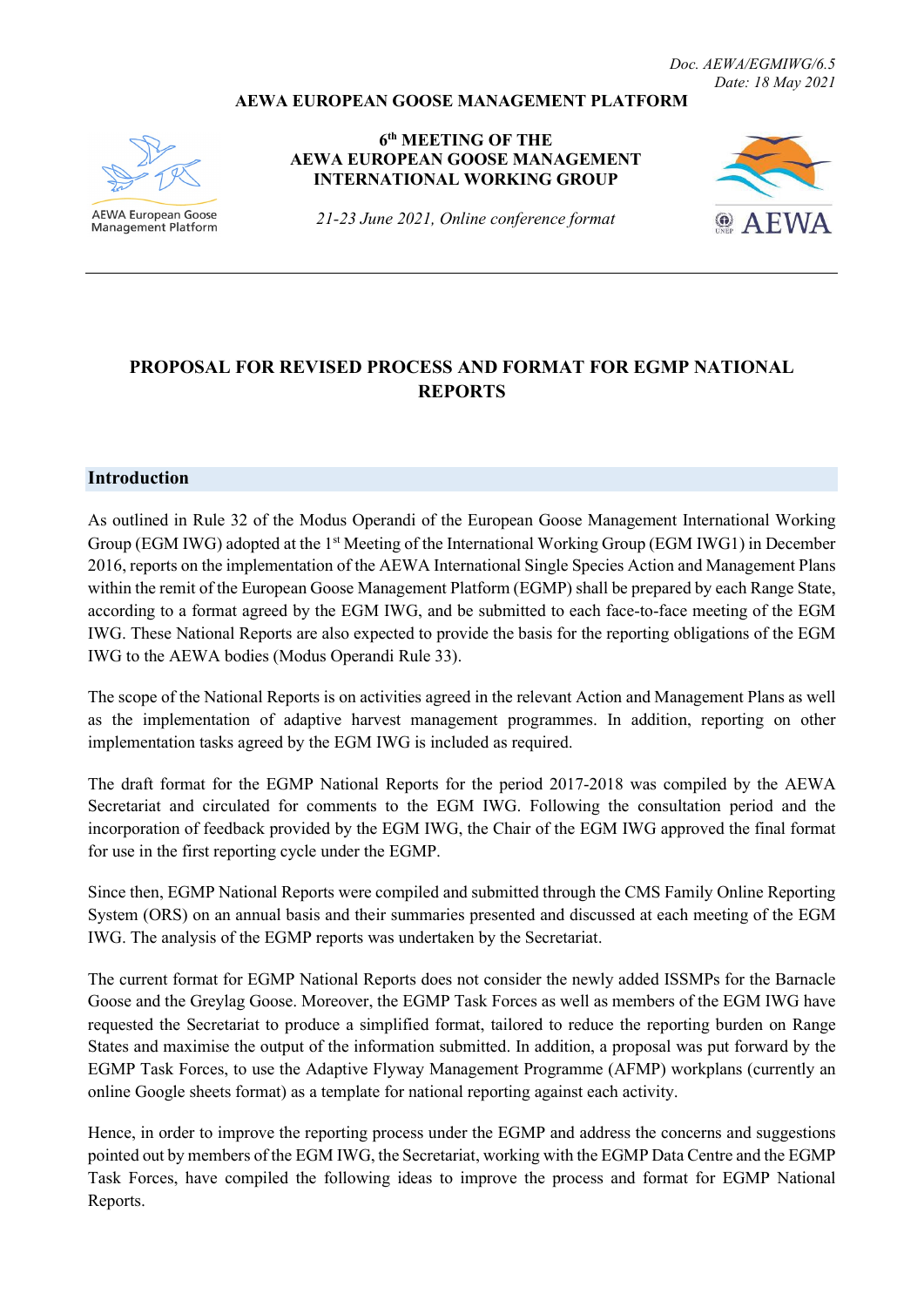### **Proposed process**

### **1. Template used for reporting:**

**Option 1A**: Use the template as used in the online reporting tool so far and update with new questions.

**Option 1B**: Use a shared online table (i.e. Google sheets/excel table) to report against each activity. For example, the workplans that have been developed by the Task Forces for the AFMPs could be used as a template. Additional questions could be added to the tables, as necessary. An updated table will be extracted periodically and presented to the EGM IWG. The progress of activities will be closely monitored by the respective Task Forces, as well as the Secretariat and the Data Centre. Thus, this option would significantly reduce the reporting burden for Range States since the workplans are constantly kept up to date by the Task Force members and actions that are ongoing or have been implemented, are reflected in the workplans (e.g. of the AFMPs) against each action of the ISSAPs and ISSMPs.

### **2. Periodicity of each reporting cycle:**

**Option 2A:** Every year a reporting cycle is launched, reports are analysed and presented for discussion at the EGM IWG meetings – status quo.

**Option 2B:** Every 2 years a reporting cycle is launched, reports are analysed and presented for discussion at the EGM IWG meetings.

**Option 2C:** Every 3 years a reporting cycle is launched, reports are analysed and presented for discussion at the EGM IWG meetings.

**Option 2D:** Alternate the reporting. In Year 1: reporting on PFG and TBG; in Year 2: Reporting on BG and GG.

The advantage of Option C could be to align the reporting of the EGMP National Reports with the newly developed Adaptive Flyway Management Programmes for the Barnacle Goose and the Greylag Goose. On the other hand, a 1 or 2-year cycle could be beneficial to monitor progress more closely and reduce the reporting burden, since Range States won't have to compile data for various years at once. Option 2D on the other hand would ensure a shorter period of reporting, focussing only on two species. This approach could alleviate the reporting burden for some Range States but create an uneven reporting effort for others.

It should also be noted that any changes to the periodicity of the reporting cycle will also require an amendment to the EGMP Modus Operandi. If this is the case, the amendments could be proposed and adopted at EGM IWG7, together with the new template.

## **3. Process:**

Following EGM IWG6, the EGMP Task Forces, the Secretariat and the Data Centre are given the task to develop the templates during the intersessional period. The final templates will be adopted by the EGM IWG before (by correspondence) or at EGM IWG7 (depending on the option chosen).

Once the template has been developed and the periodicity of reporting cycles agreed, a workflow on how to compile and submit the national reports shall be developed by the Task Forces, the Secretariat and the Data Centre and agreed by the EGM IWG before (by correspondence) or at EGM IWG7. It is